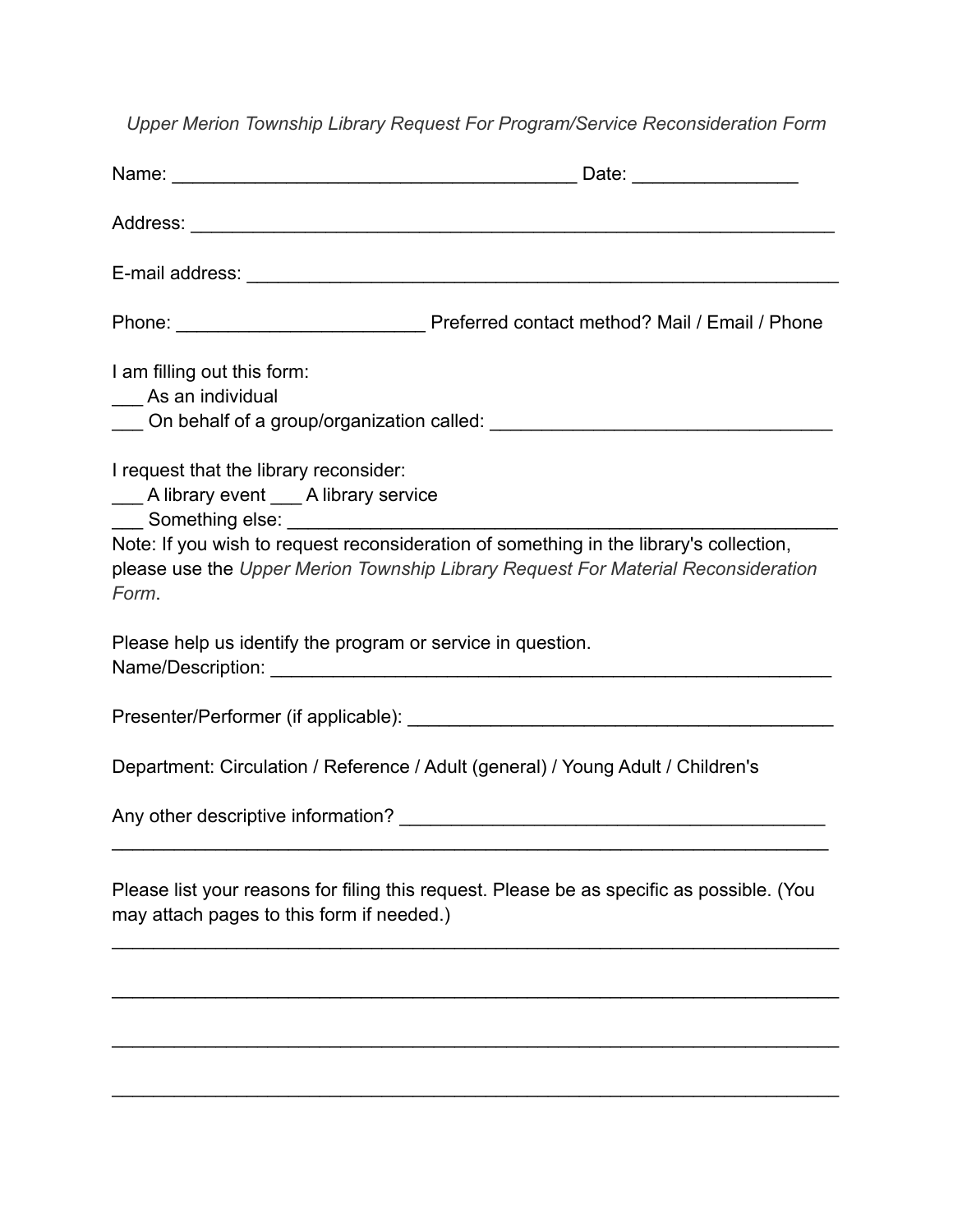How did you become aware of this program or service? What do you know about its content and purpose? Have you attended the program (or another event with this presenter) or used the service?

What do you believe might be the result of attending this program/using this service?

Do you see any ways in which this program or service could be of value?

Please suggest alternative events or services that could provide similar information on this topic or support in this area to the community.

What do you want the Library to do about this program or service?